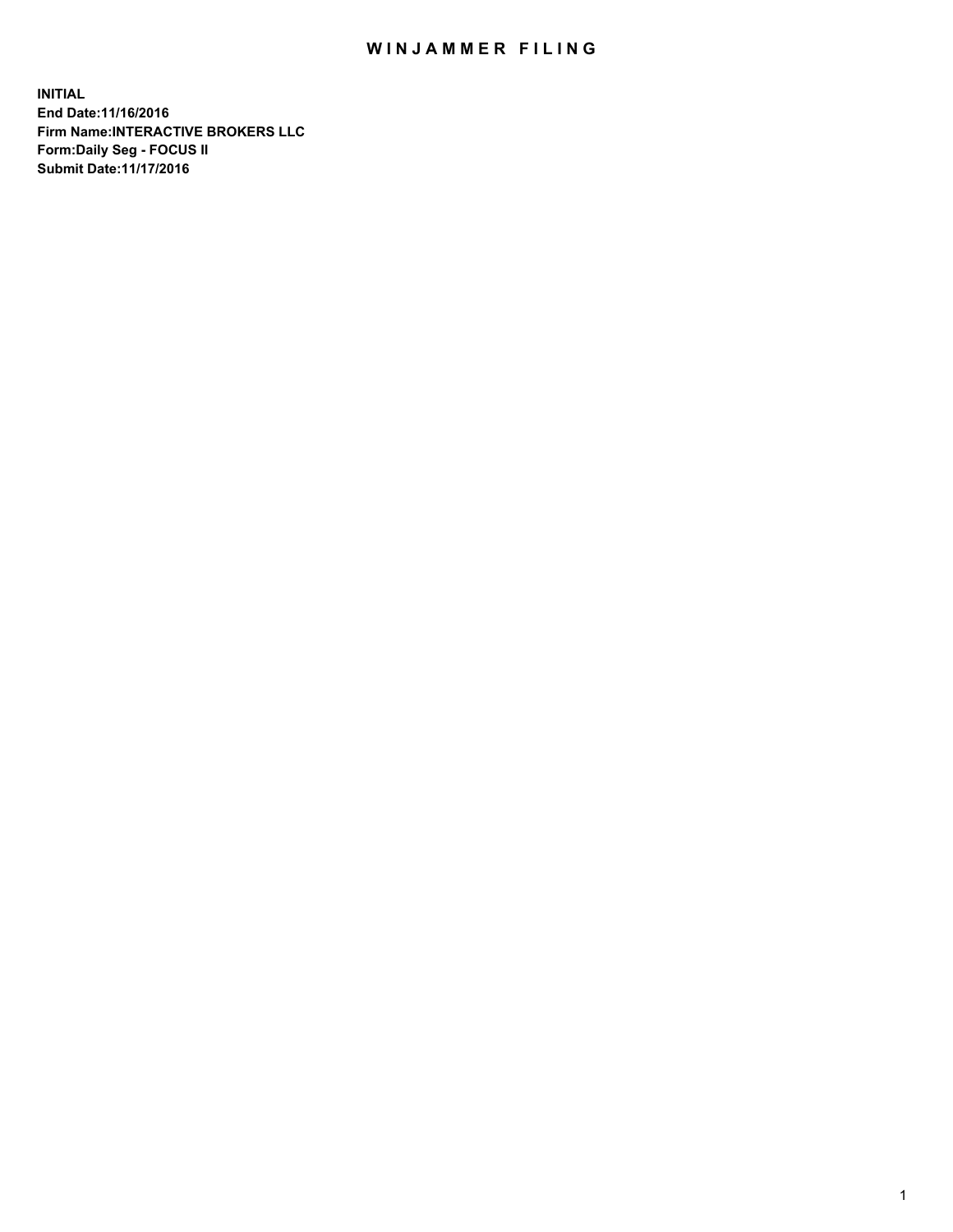## **INITIAL End Date:11/16/2016 Firm Name:INTERACTIVE BROKERS LLC Form:Daily Seg - FOCUS II Submit Date:11/17/2016 Daily Segregation - Cover Page**

| Name of Company<br><b>Contact Name</b><br><b>Contact Phone Number</b><br><b>Contact Email Address</b>                                                                                                                                                                                                                          | <b>INTERACTIVE BROKERS LLC</b><br><b>James Menicucci</b><br>203-618-8085<br>jmenicucci@interactivebrokers.c<br>om |
|--------------------------------------------------------------------------------------------------------------------------------------------------------------------------------------------------------------------------------------------------------------------------------------------------------------------------------|-------------------------------------------------------------------------------------------------------------------|
| FCM's Customer Segregated Funds Residual Interest Target (choose one):<br>a. Minimum dollar amount: ; or<br>b. Minimum percentage of customer segregated funds required:%; or<br>c. Dollar amount range between: and; or<br>d. Percentage range of customer segregated funds required between:% and%.                          | $\overline{\mathbf{0}}$<br>0<br>155,000,000 245,000,000<br>0 <sub>0</sub>                                         |
| FCM's Customer Secured Amount Funds Residual Interest Target (choose one):<br>a. Minimum dollar amount: ; or<br>b. Minimum percentage of customer secured funds required:%; or<br>c. Dollar amount range between: and; or<br>d. Percentage range of customer secured funds required between: % and %.                          | $\overline{\mathbf{0}}$<br>0<br>80,000,000 120,000,000<br>0 <sub>0</sub>                                          |
| FCM's Cleared Swaps Customer Collateral Residual Interest Target (choose one):<br>a. Minimum dollar amount: ; or<br>b. Minimum percentage of cleared swaps customer collateral required:% ; or<br>c. Dollar amount range between: and; or<br>d. Percentage range of cleared swaps customer collateral required between:% and%. | $\overline{\mathbf{0}}$<br>$\overline{\mathbf{0}}$<br>0 <sub>0</sub><br><u>00</u>                                 |

Attach supporting documents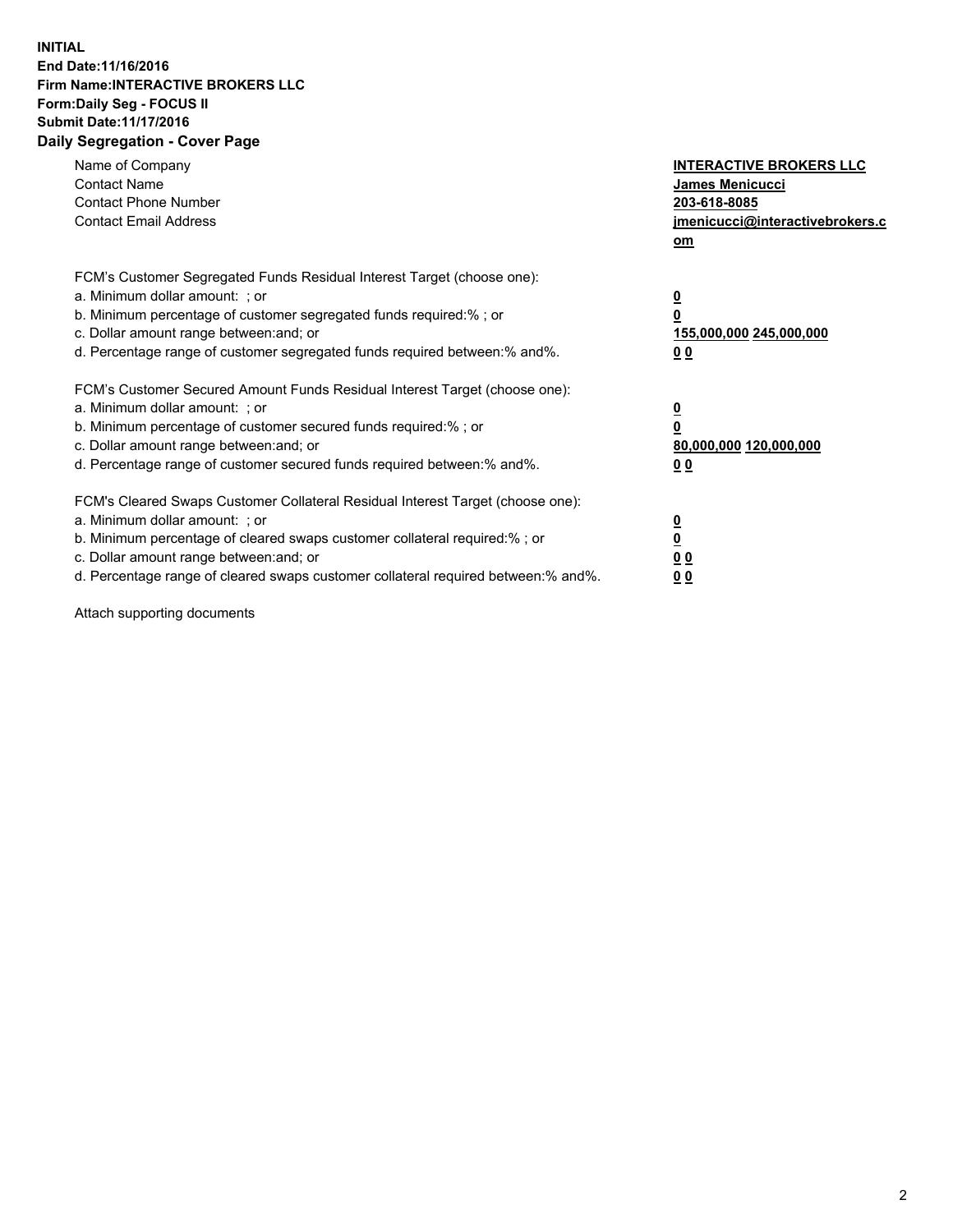## **INITIAL End Date:11/16/2016 Firm Name:INTERACTIVE BROKERS LLC Form:Daily Seg - FOCUS II Submit Date:11/17/2016 Daily Segregation - Secured Amounts**

|     | Daily Segregation - Secured Amounts                                                                        |                                  |
|-----|------------------------------------------------------------------------------------------------------------|----------------------------------|
|     | Foreign Futures and Foreign Options Secured Amounts                                                        |                                  |
|     | Amount required to be set aside pursuant to law, rule or regulation of a foreign                           | $0$ [7305]                       |
|     | government or a rule of a self-regulatory organization authorized thereunder                               |                                  |
| 1.  | Net ledger balance - Foreign Futures and Foreign Option Trading - All Customers                            |                                  |
|     | A. Cash                                                                                                    | 336,376,328 [7315]               |
|     | B. Securities (at market)                                                                                  | $0$ [7317]                       |
| 2.  | Net unrealized profit (loss) in open futures contracts traded on a foreign board of trade                  | 3,366,862 [7325]                 |
| 3.  | Exchange traded options                                                                                    |                                  |
|     | a. Market value of open option contracts purchased on a foreign board of trade                             | 1,162,566 [7335]                 |
|     | b. Market value of open contracts granted (sold) on a foreign board of trade                               | -72,537 [7337]                   |
| 4.  | Net equity (deficit) (add lines 1. 2. and 3.)                                                              | 340,833,219 [7345]               |
| 5.  | Account liquidating to a deficit and account with a debit balances - gross amount                          | 78,847 [7351]                    |
|     | Less: amount offset by customer owned securities                                                           | 0 [7352] 78,847 [7354]           |
| 6.  | Amount required to be set aside as the secured amount - Net Liquidating Equity                             | 340,912,066 [7355]               |
|     | Method (add lines 4 and 5)                                                                                 |                                  |
| 7.  | Greater of amount required to be set aside pursuant to foreign jurisdiction (above) or line                | 340,912,066 [7360]               |
|     | 6.                                                                                                         |                                  |
|     | FUNDS DEPOSITED IN SEPARATE REGULATION 30.7 ACCOUNTS                                                       |                                  |
| 1.  | Cash in banks                                                                                              |                                  |
|     | A. Banks located in the United States                                                                      | 109,375 [7500]                   |
|     | B. Other banks qualified under Regulation 30.7                                                             | 0 [7520] 109,375 [7530]          |
| 2.  | <b>Securities</b>                                                                                          |                                  |
|     | A. In safekeeping with banks located in the United States                                                  | 392,977,295 [7540]               |
|     | B. In safekeeping with other banks qualified under Regulation 30.7                                         | 0 [7560] 392,977,295 [7570]      |
| 3.  | Equities with registered futures commission merchants                                                      |                                  |
|     | A. Cash                                                                                                    | $0$ [7580]                       |
|     | <b>B.</b> Securities                                                                                       | $0$ [7590]                       |
|     | C. Unrealized gain (loss) on open futures contracts                                                        | $0$ [7600]                       |
|     | D. Value of long option contracts                                                                          | $0$ [7610]                       |
|     | E. Value of short option contracts                                                                         | 0 [7615] 0 [7620]                |
| 4.  | Amounts held by clearing organizations of foreign boards of trade                                          |                                  |
|     | A. Cash                                                                                                    | $0$ [7640]                       |
|     | <b>B.</b> Securities                                                                                       | $0$ [7650]                       |
|     | C. Amount due to (from) clearing organization - daily variation                                            | $0$ [7660]                       |
|     | D. Value of long option contracts                                                                          | $0$ [7670]                       |
|     | E. Value of short option contracts                                                                         | 0 [7675] 0 [7680]                |
| 5.  | Amounts held by members of foreign boards of trade                                                         |                                  |
|     | A. Cash                                                                                                    | 63,188,498 [7700]                |
|     | <b>B.</b> Securities                                                                                       | $0$ [7710]                       |
|     | C. Unrealized gain (loss) on open futures contracts                                                        | 3,058,688 [7720]                 |
|     | D. Value of long option contracts                                                                          | 1,162,516 [7730]                 |
|     | E. Value of short option contracts                                                                         | -72,535 [7735] 67,337,167 [7740] |
| 6.  | Amounts with other depositories designated by a foreign board of trade                                     | 0 [7760]                         |
| 7.  | Segregated funds on hand                                                                                   | $0$ [7765]                       |
| 8.  | Total funds in separate section 30.7 accounts                                                              | 460,423,837 [7770]               |
| 9.  | Excess (deficiency) Set Aside for Secured Amount (subtract line 7 Secured Statement<br>Page 1 from Line 8) | 119,511,771 [7380]               |
| 10. | Management Target Amount for Excess funds in separate section 30.7 accounts                                | 80,000,000 [7780]                |
| 11. | Excess (deficiency) funds in separate 30.7 accounts over (under) Management Target                         | 39,511,771 [7785]                |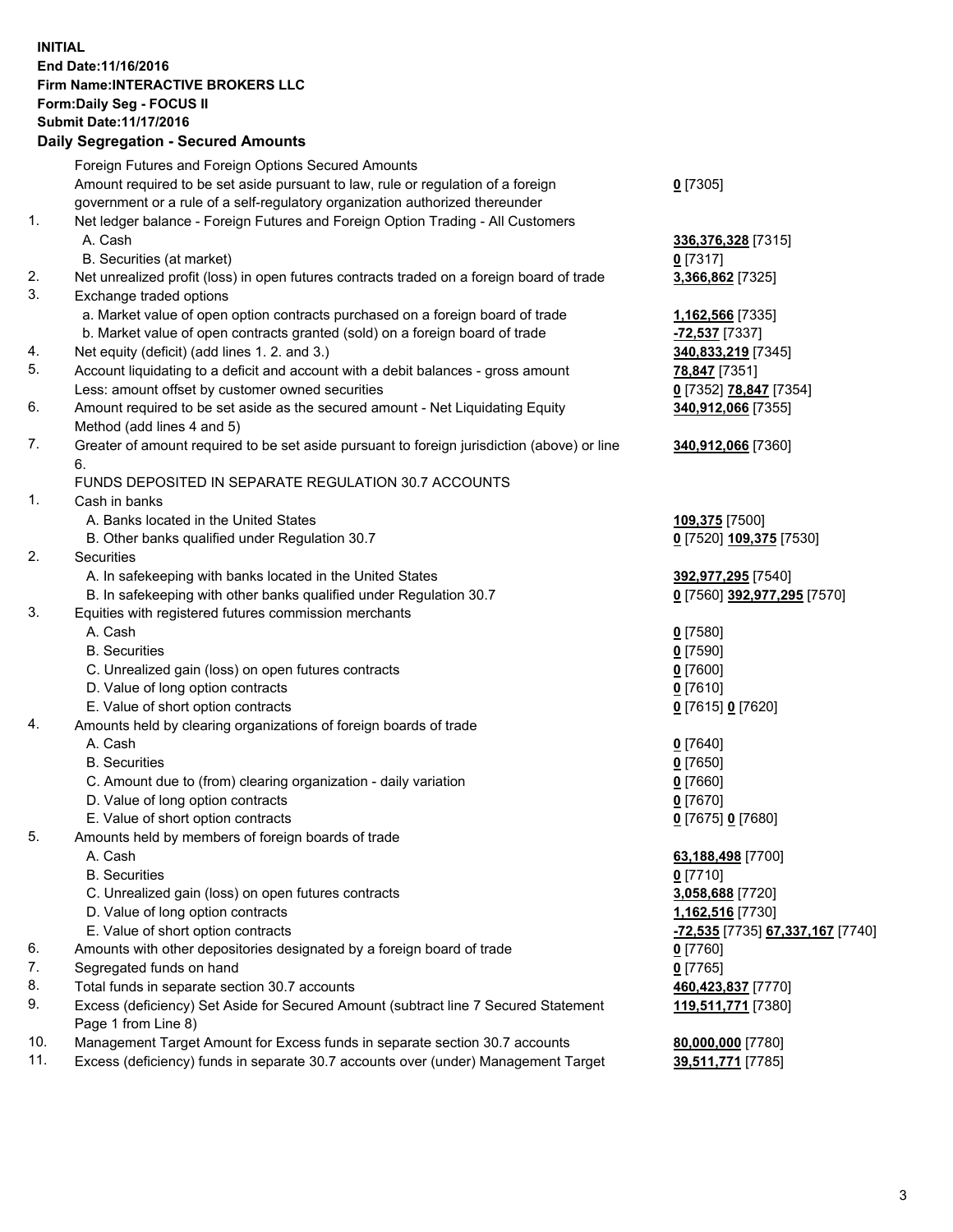**INITIAL End Date:11/16/2016 Firm Name:INTERACTIVE BROKERS LLC Form:Daily Seg - FOCUS II Submit Date:11/17/2016 Daily Segregation - Segregation Statement** SEGREGATION REQUIREMENTS(Section 4d(2) of the CEAct) 1. Net ledger balance A. Cash **3,286,579,623** [7010] B. Securities (at market) **0** [7020] 2. Net unrealized profit (loss) in open futures contracts traded on a contract market **-57,942,672** [7030] 3. Exchange traded options A. Add market value of open option contracts purchased on a contract market **122,737,436** [7032] B. Deduct market value of open option contracts granted (sold) on a contract market **-211,334,118** [7033] 4. Net equity (deficit) (add lines 1, 2 and 3) **3,140,040,269** [7040] 5. Accounts liquidating to a deficit and accounts with debit balances - gross amount **178,136** [7045] Less: amount offset by customer securities **0** [7047] **178,136** [7050] 6. Amount required to be segregated (add lines 4 and 5) **3,140,218,405** [7060] FUNDS IN SEGREGATED ACCOUNTS 7. Deposited in segregated funds bank accounts A. Cash **133,529,822** [7070] B. Securities representing investments of customers' funds (at market) **1,938,468,331** [7080] C. Securities held for particular customers or option customers in lieu of cash (at market) **0** [7090] 8. Margins on deposit with derivatives clearing organizations of contract markets A. Cash **31,346,040** [7100] B. Securities representing investments of customers' funds (at market) **1,361,886,147** [7110] C. Securities held for particular customers or option customers in lieu of cash (at market) **0** [7120] 9. Net settlement from (to) derivatives clearing organizations of contract markets **914,729** [7130] 10. Exchange traded options A. Value of open long option contracts **122,796,113** [7132] B. Value of open short option contracts **-211,377,508** [7133] 11. Net equities with other FCMs A. Net liquidating equity **0** [7140] B. Securities representing investments of customers' funds (at market) **0** [7160] C. Securities held for particular customers or option customers in lieu of cash (at market) **0** [7170] 12. Segregated funds on hand **0** [7150] 13. Total amount in segregation (add lines 7 through 12) **3,377,563,674** [7180] 14. Excess (deficiency) funds in segregation (subtract line 6 from line 13) **237,345,269** [7190] 15. Management Target Amount for Excess funds in segregation **155,000,000** [7194] **82,345,269** [7198]

16. Excess (deficiency) funds in segregation over (under) Management Target Amount Excess